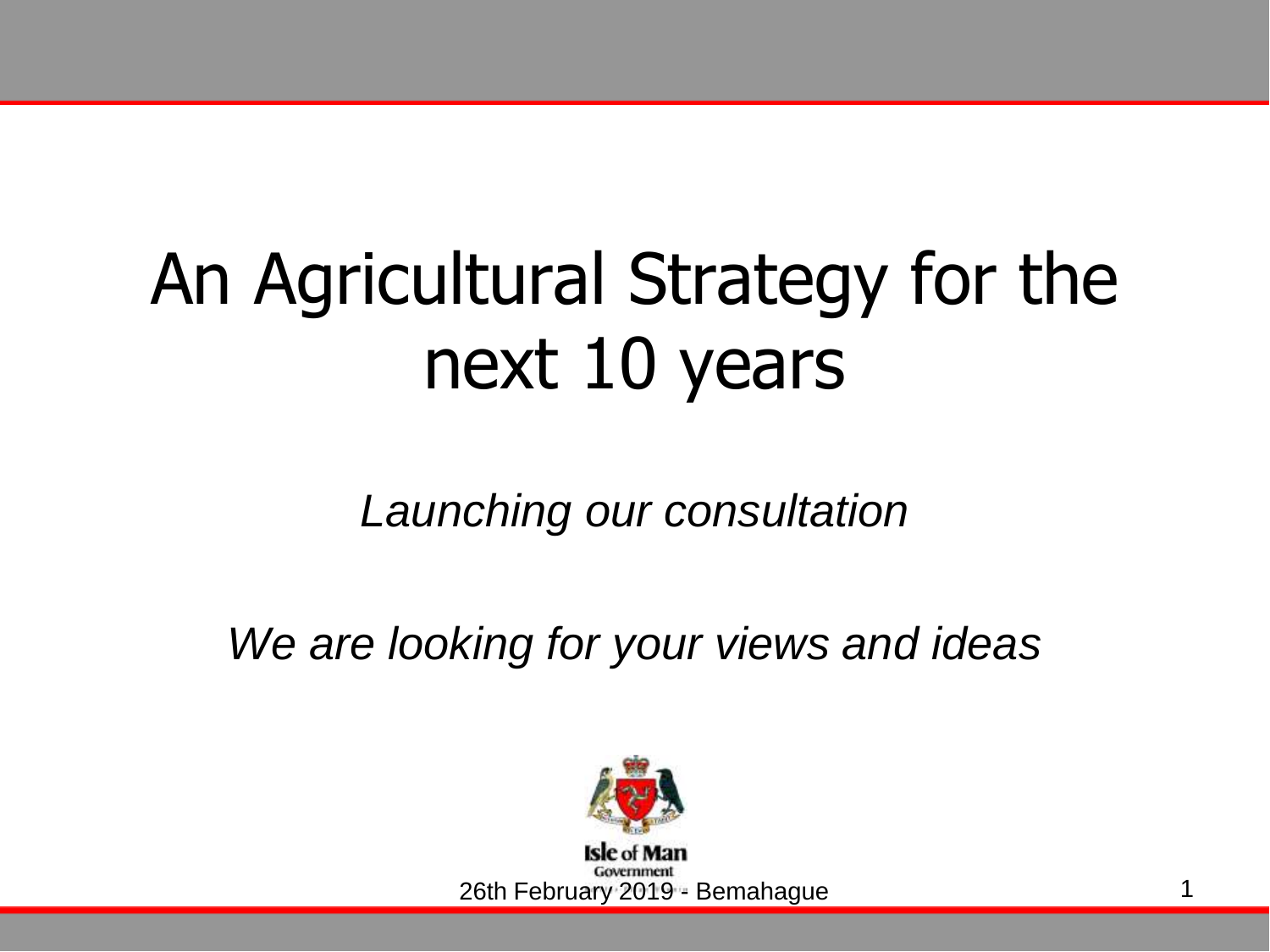### Where are we today:

- "*Developing a reliable, sustainable, self-reliant Manx Agriculture*" – launched in 2008
	- 1. Introduced decoupled Countryside Care Scheme
	- 2. Sought extension of red meat derogation (ended 2010)
	- 3. Infrastructure support subvention
- ■Meat Plant joint venture making progress with subvention secured for foreseeable future
- ■Milk Price Order is key ongoing policy



26th February 2019 - Bemahague 2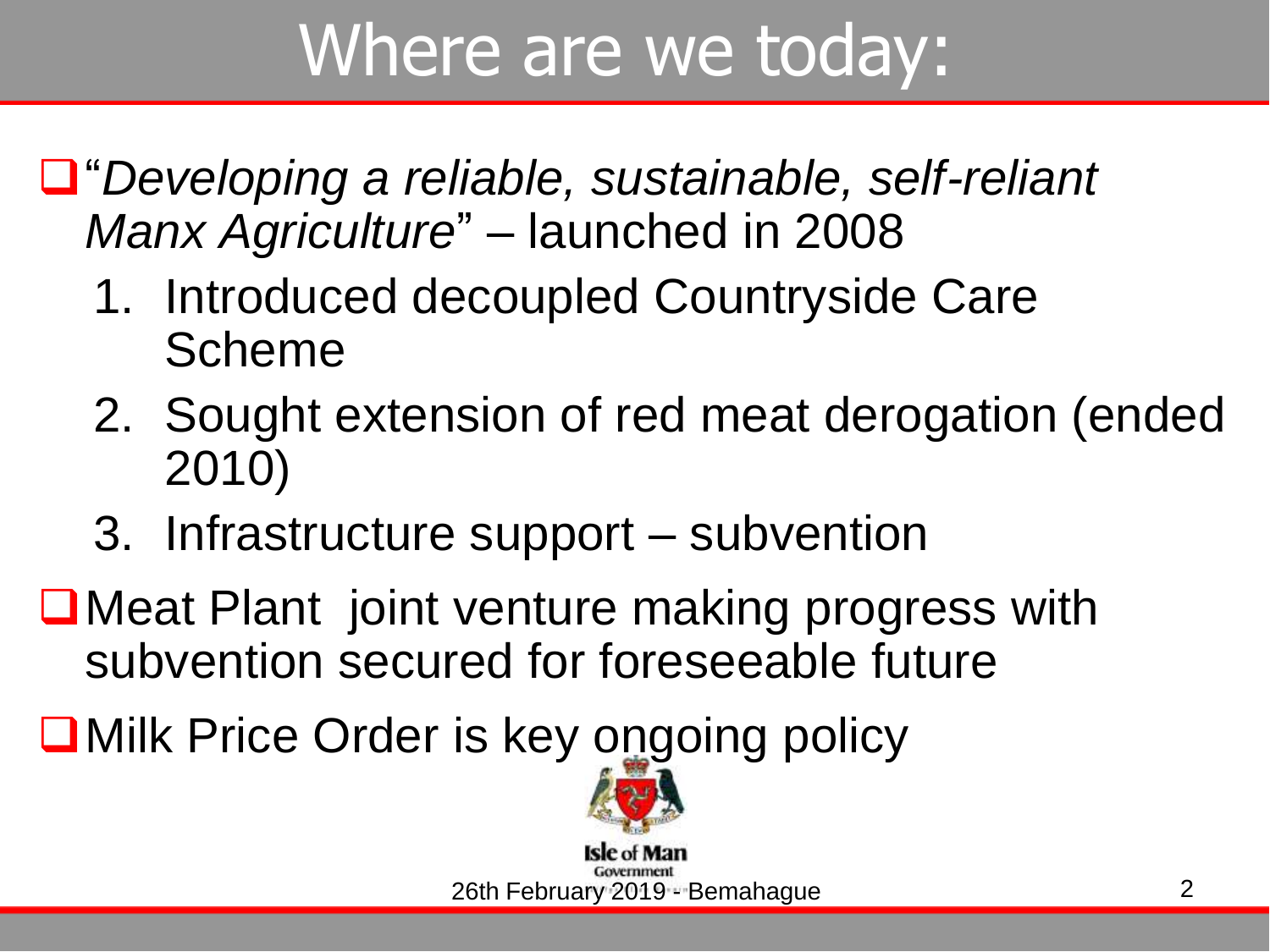### Where we are today - Brexit

#### **O** Brexit means:

- Risk of transitional market impacts, e.g. lamb
- Exports must continue to comply with EU/UK standards
- Agricultural support increasingly compared to WTO rules
- Expectation of accessing new global markets in longer term
- UK Agriculture Bill strong focus on environment, ecosystem services and public benefits – area based payment to be phased out.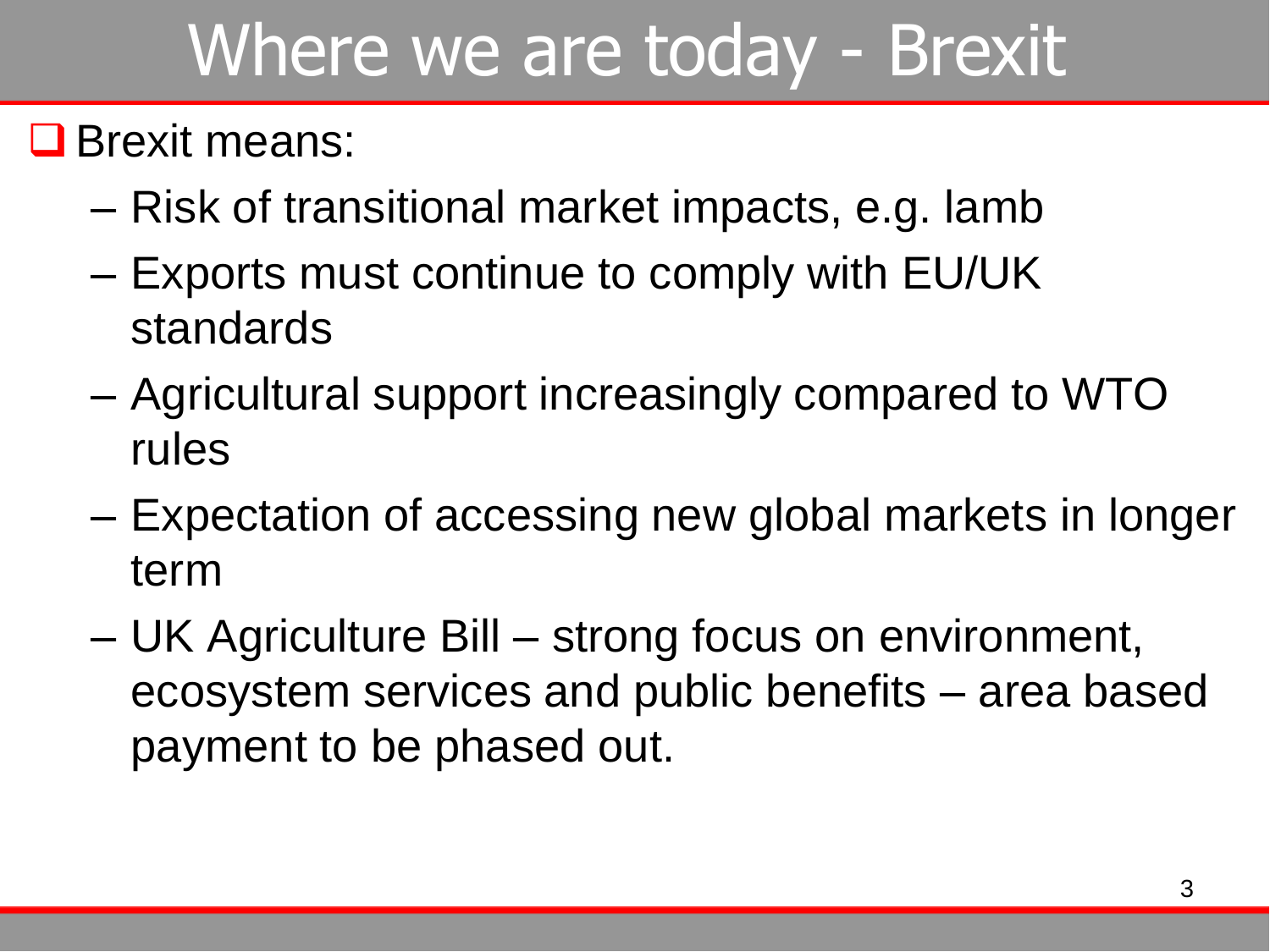# How we developed this strategy

■Reviewed and tested many delivery options

- **■Worked with industry representatives**
- **■** Identified trends in support in neighbouring jurisdictions (environmental)
- Ensured that delivery compatible with Brexit (whatever the outcome)

**□ Concept now approved by Treasury** 

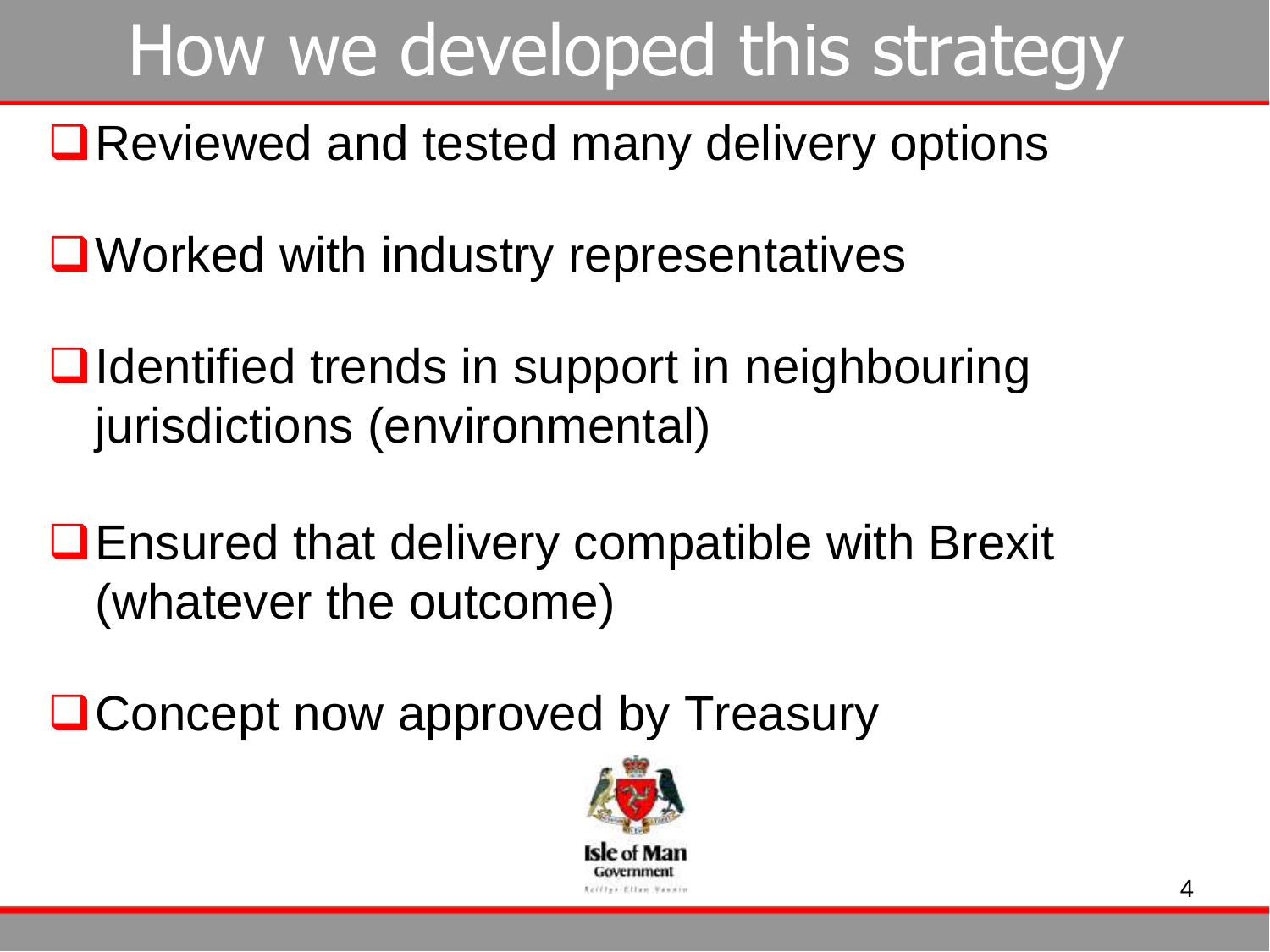# How does it compare with the UK/EU?

- $\Box$ UK trend is reduction in payments with goal of no area payment by 2029
- **□UK no commitment to maintain budget post-2021/22**
- ■No plans for EU to increase CAP budget
- **■UK moving away from flat-rate payments to optional** payment for 'public goods'
- **QEU** is increasingly moving funding from direct payments to Pillar 2 (Rural development) projects

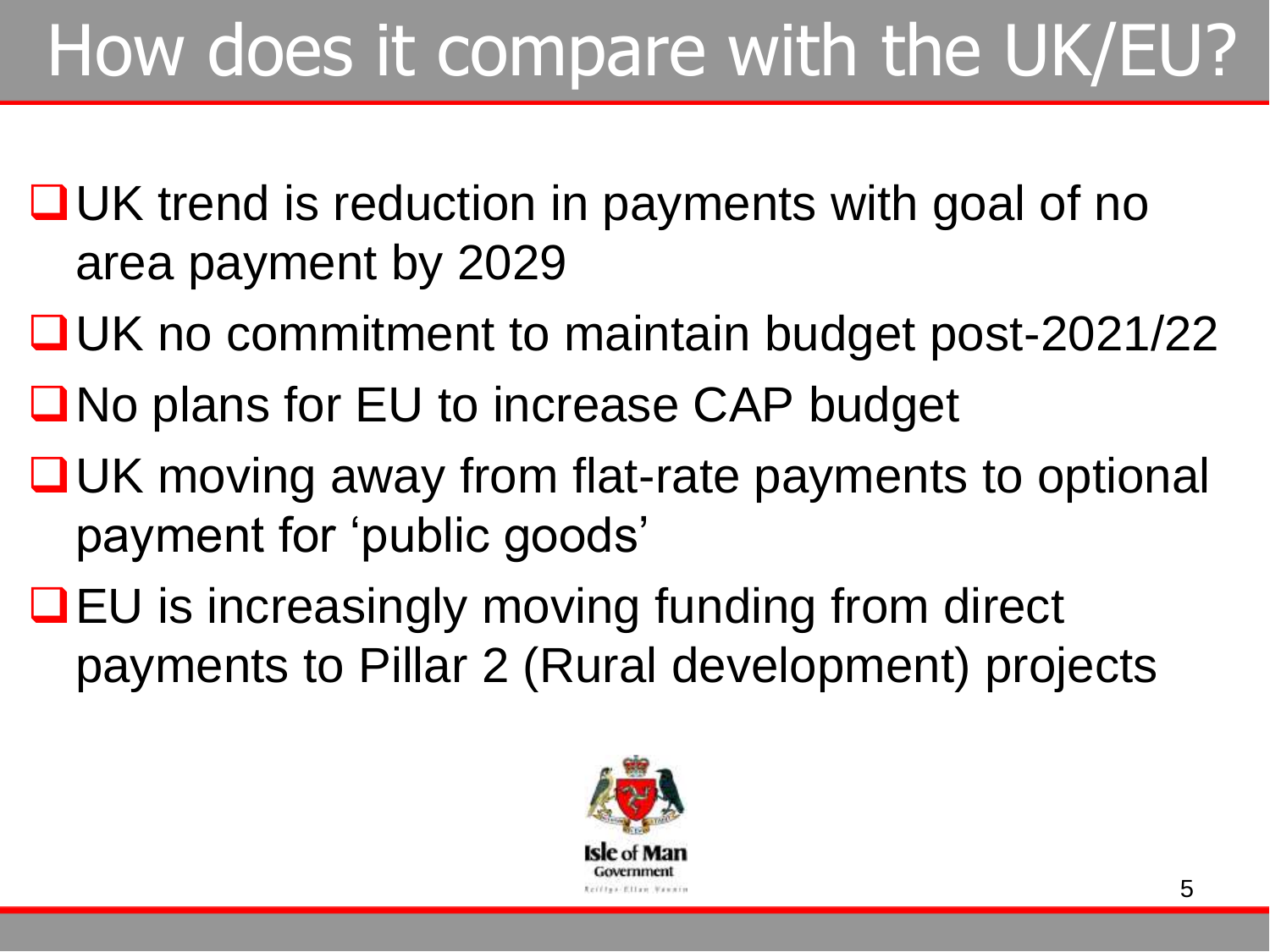#### New money agreed in budget

|                                                                          |       | $2019/20$ 2020/21 | 2021/22 |
|--------------------------------------------------------------------------|-------|-------------------|---------|
| Match funding for<br>modulation                                          | £350k | £700k             | £1,050k |
| <b>Meat Plant subvention (AFF)</b>                                       | £1m   | £1m               | £1m     |
| <b>Biosphere fund</b><br>(community projects which support<br>Biosphere) | £250k |                   |         |

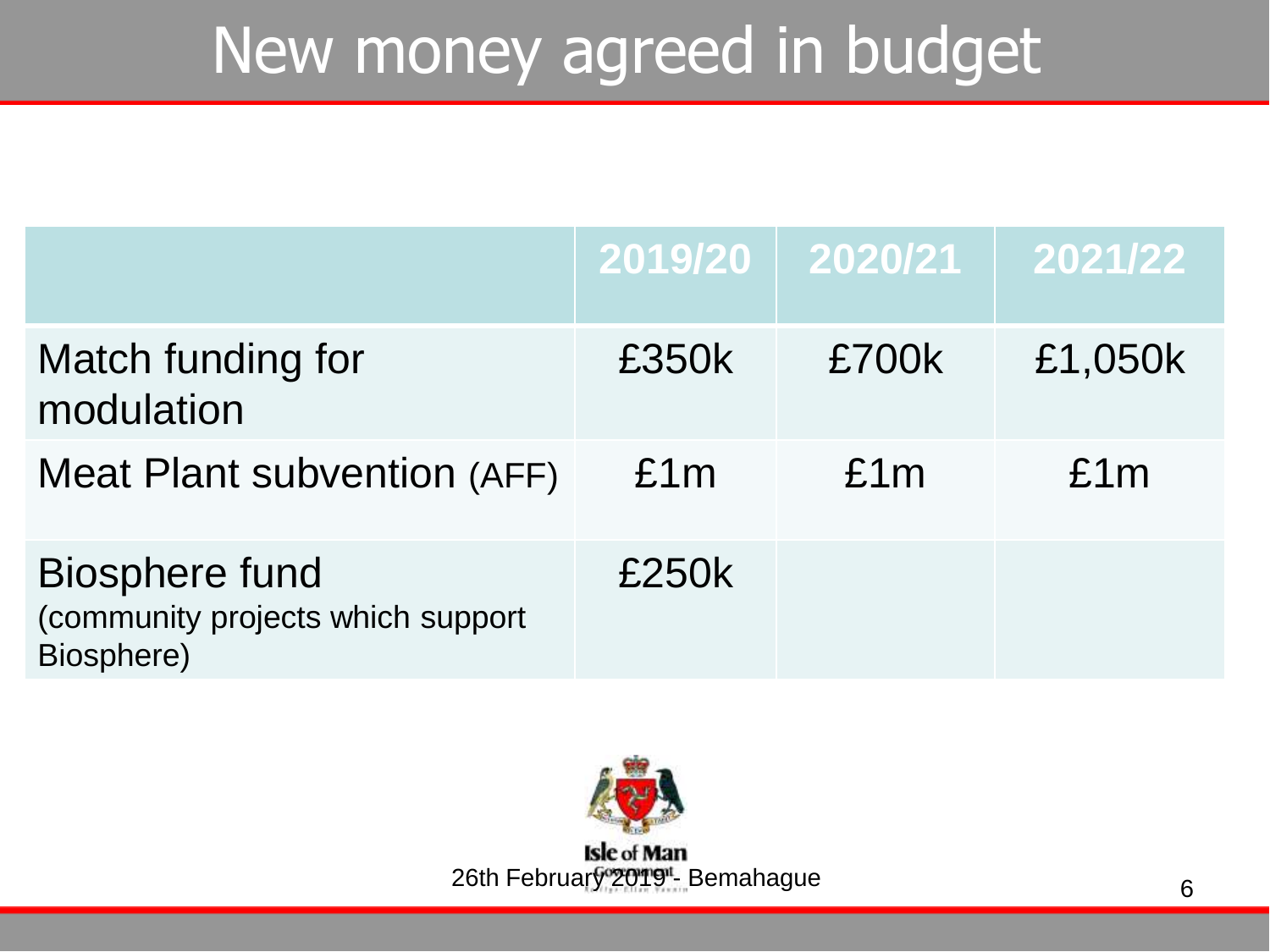# Aims of strategy 1/3

1. To achieve an agile, **sustainable** and self **reliant Manx food chain** that **efficiently** and **profitably** produces a **diverse** range of **high quality foods** for the Manx Nation and for profitable **export**.





Isle of Man 26th February 2019<sup>t</sup>. Bemahague 7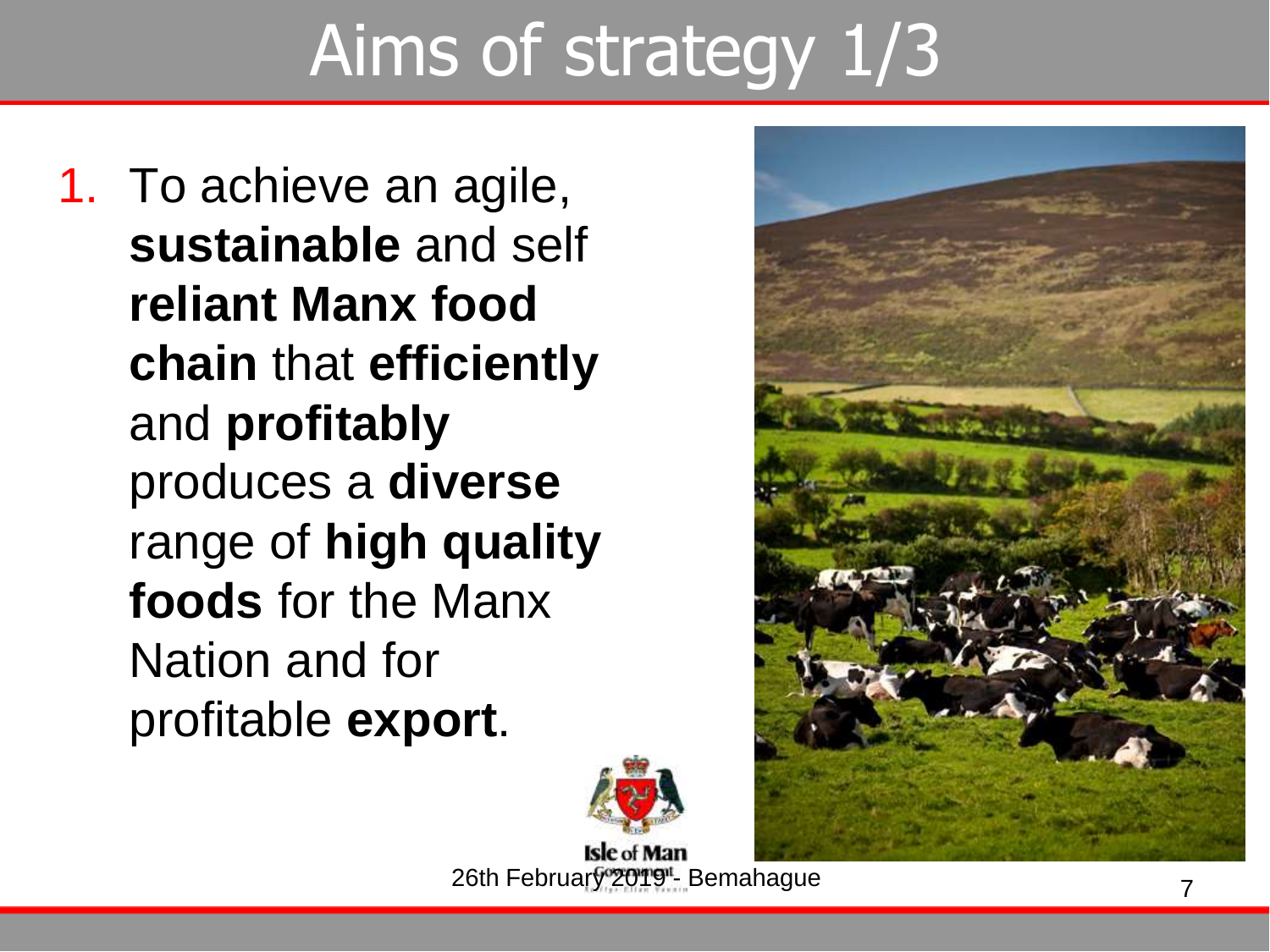# Aims of strategy 2/3

2. To steward and enhance the Island's **landscape, natural heritage and Biosphere status** through the **protection of biodiversity, carbon sequestration and water catchment management**.



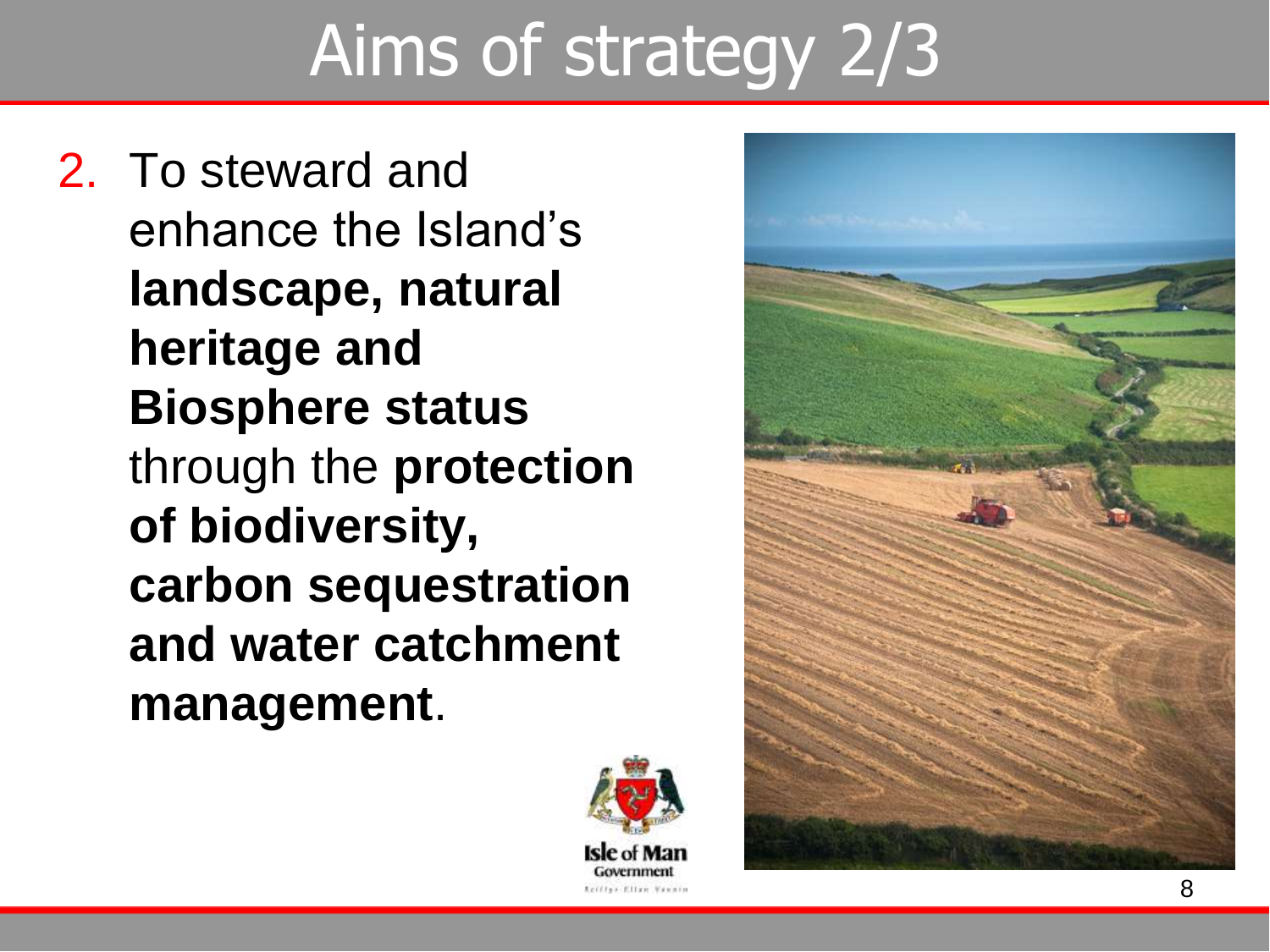# Aims of strategy 3/3

3. This strategy, underpinned by **efficient and reliable infrastructure**, will offer **opportunities for new entrants and existing businesses** and shall allow both co-operative and **entrepreneurial behaviour** to flourish.



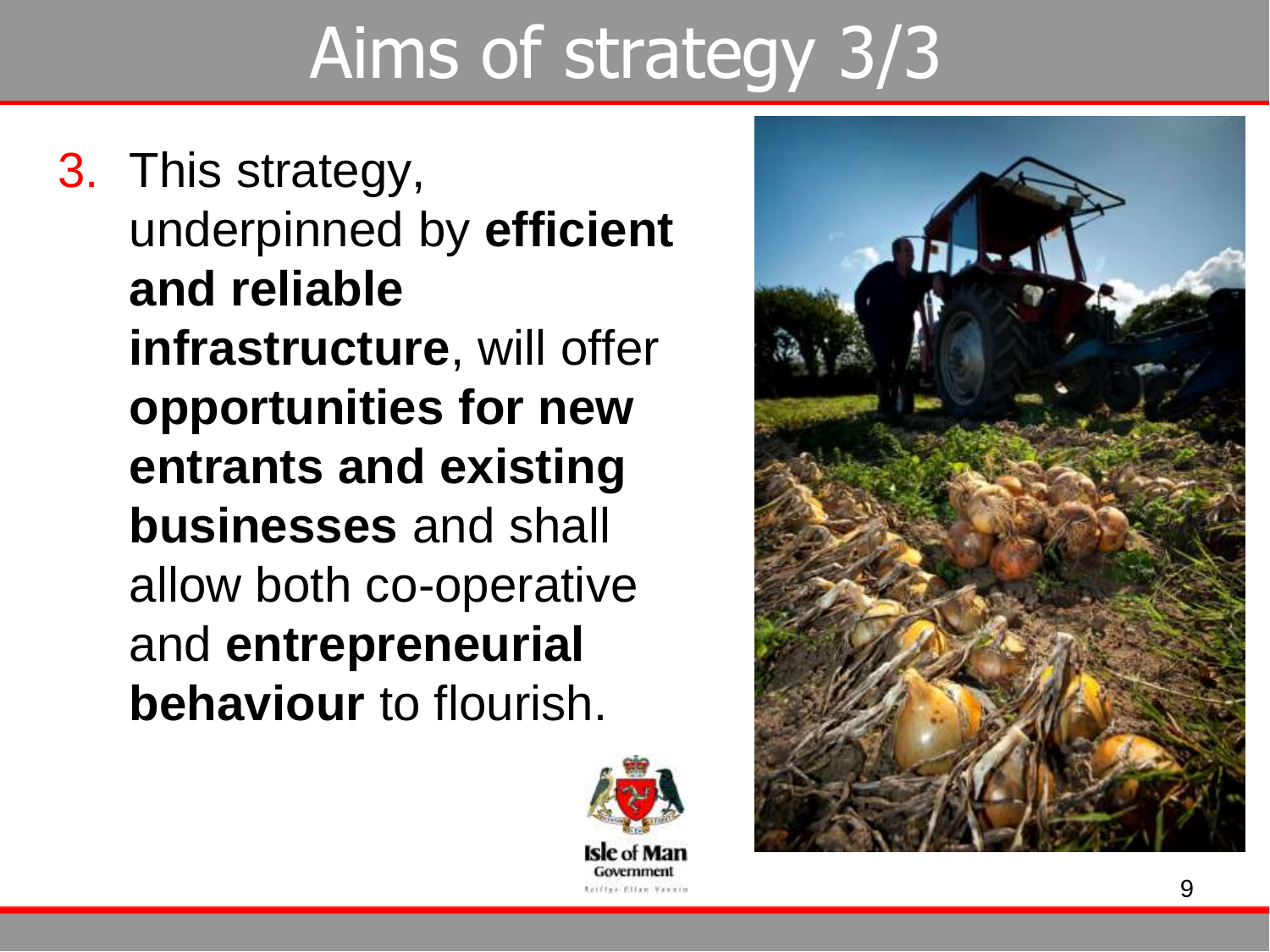# 4 Key Objectives (1/2)

■The Environment – support targeted initiatives that help preserve conserved and cherished landscapes, promote biodiversity, enable sequestering of carbon and improve water quality and reduce flood risk.

■ **Supporting active farmers** – to ensure that financial support is targeted at agricultural businesses producing food, protecting the environment and proactively effecting water catchment and landscape management.



26th February 2019<sup>t</sup>. Bemahague 26th February 2019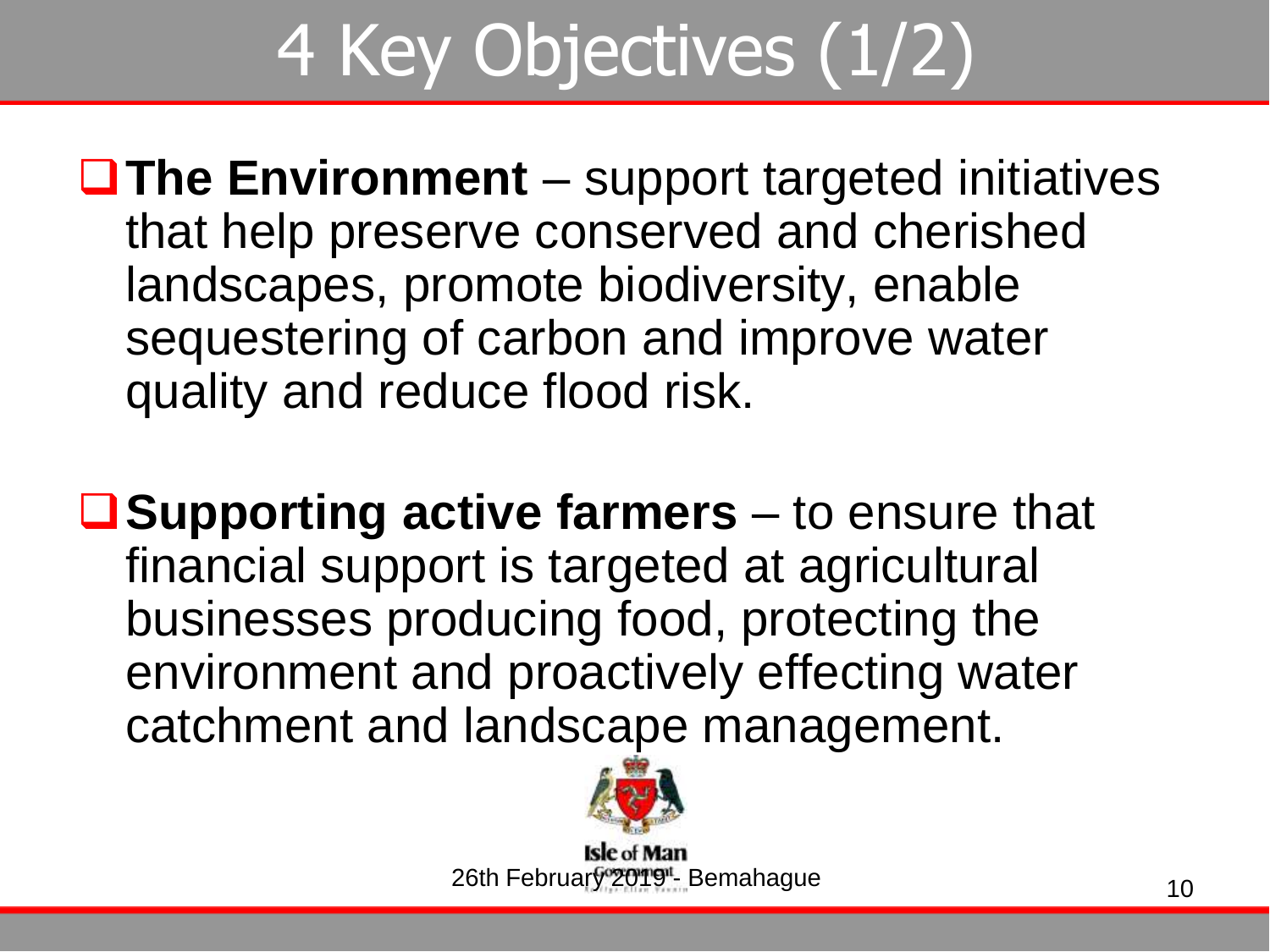# 4 Key Objectives – (2/2)

**Productivity** – to support industry productivity and efficiency through knowledge, advice, benchmarking and marketing to improve farm profitability and secure long term viability post Brexit.

**Investment** – to stimulate investment through capital grants, building business confidence and profitability.

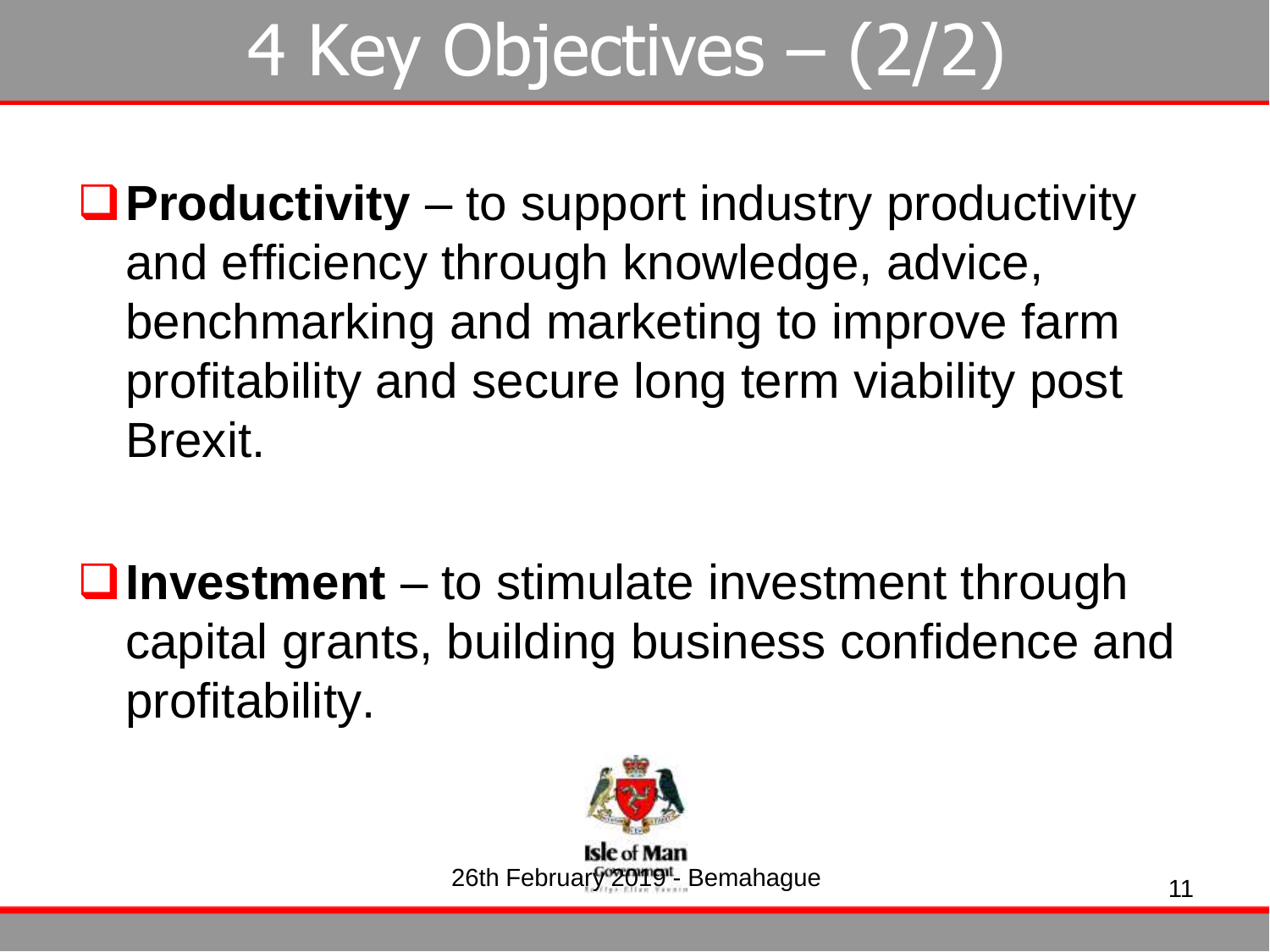#### New support available to active farmers

#### **Q** Advisory service

– Productivity, welfare/herd health, environmental and land management

#### **□ Capital Grant Scheme expansion:**

- Modernisation of fixed assets
- Adoption of new technology to improve productivity and profitability
- Improvements to slurry/FYM storage and pollution control.
- Hedges and dry stone wall repair and renewal
- Industry diversification and efficient food processing
- Voluntary improvements to public access
- Animal welfare
- Soil management through lime, reseeding, weed wipers and soil sampling

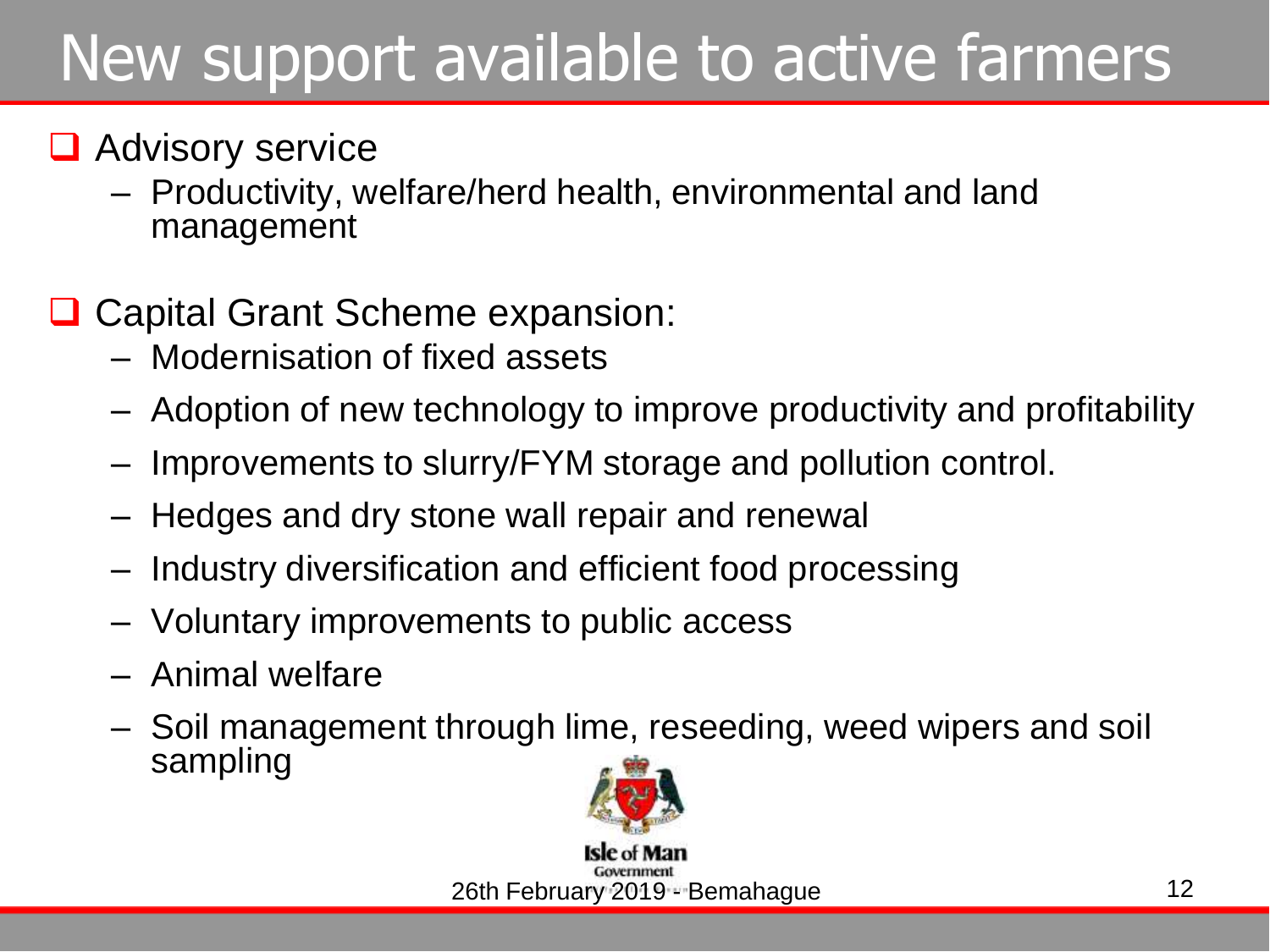## Lowlands scheme

- ■Reduced flat rate payments, reducing £4.56 per acre per year for three years.(£78.20-64.52)
- ■With match funds from Treasury increasing overall budget
- Voluntary extra payments:
	- River water quality and flood risk improvements (e.g. buffer zones and tree planting)
	- Wall, hedgerow and field margin maintenance
	- Habitat management for specific birds (e.g. breeding waders and farmland birds – winter cover crops, stubble retention etc.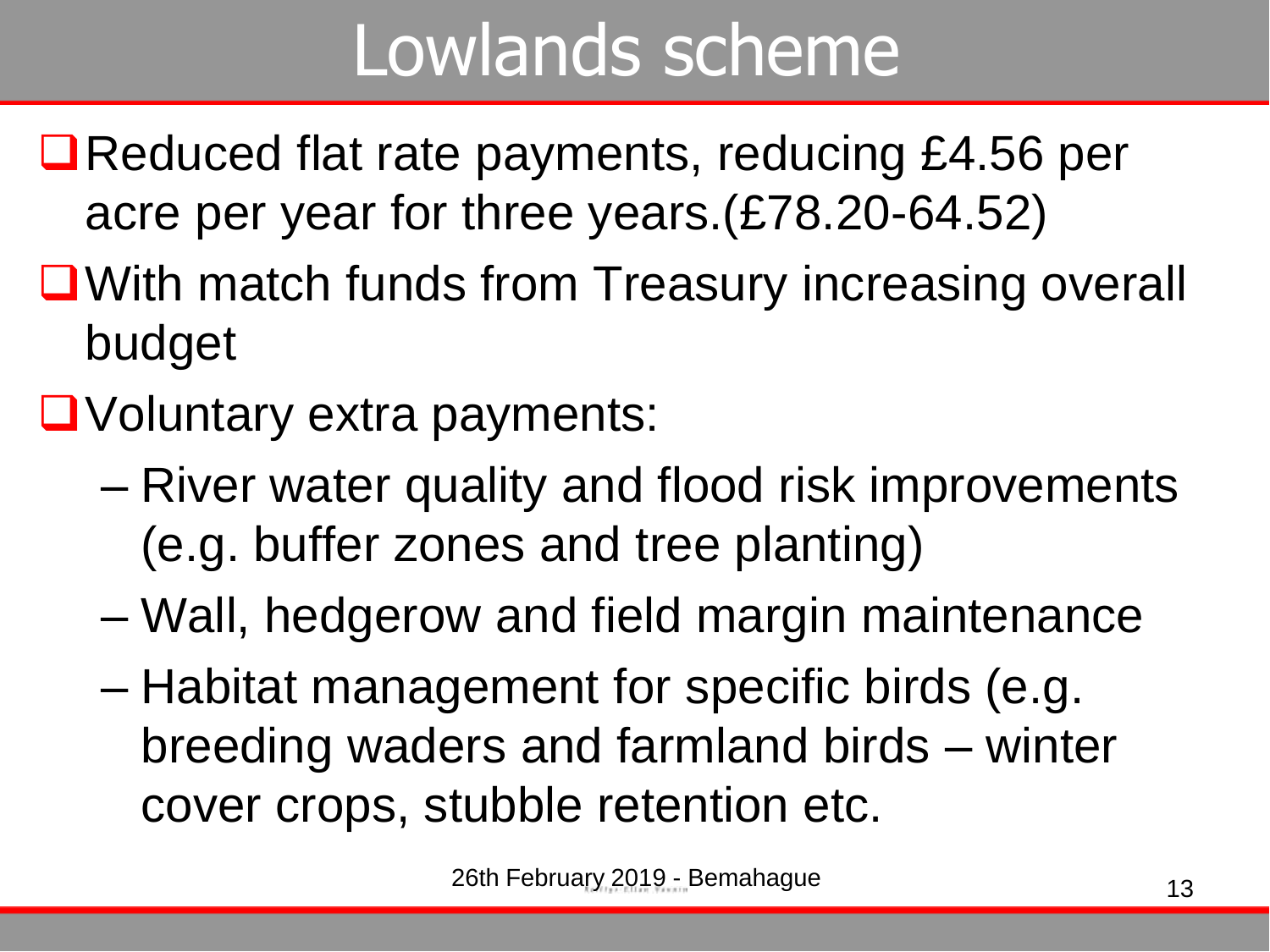## Upland Scheme – next year

- AML budget ring fenced for 19/20
- $\Box$  Logic similar to the lowlands, keep simple but show public value
- **□ ADS payments decrease** 
	- Delivering cross-compliance

 $\Box$  Stewardship area payments incentivising (starts 2020)

- Creation of a management plan:
	- Stocking rates and land management, heathland management, catchment protection etc.
	- Catchment tree planting, watercourse fencing
	- Heather flailing, rewetting of peat
	- Cattle grazing, active shepherding
	- Habitat management for specific birds (e.g. curlew, hen harrier)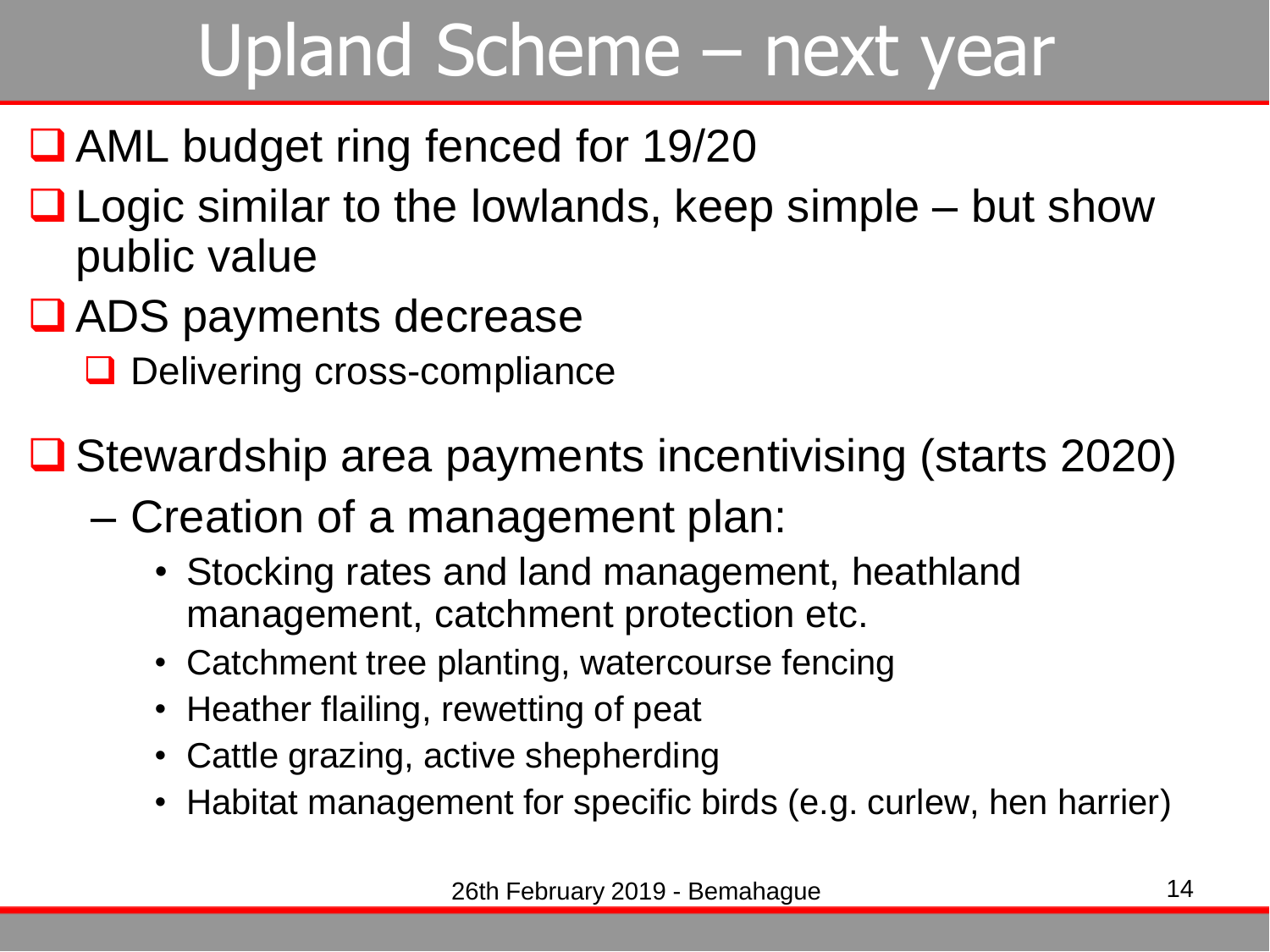### Increase in overall support

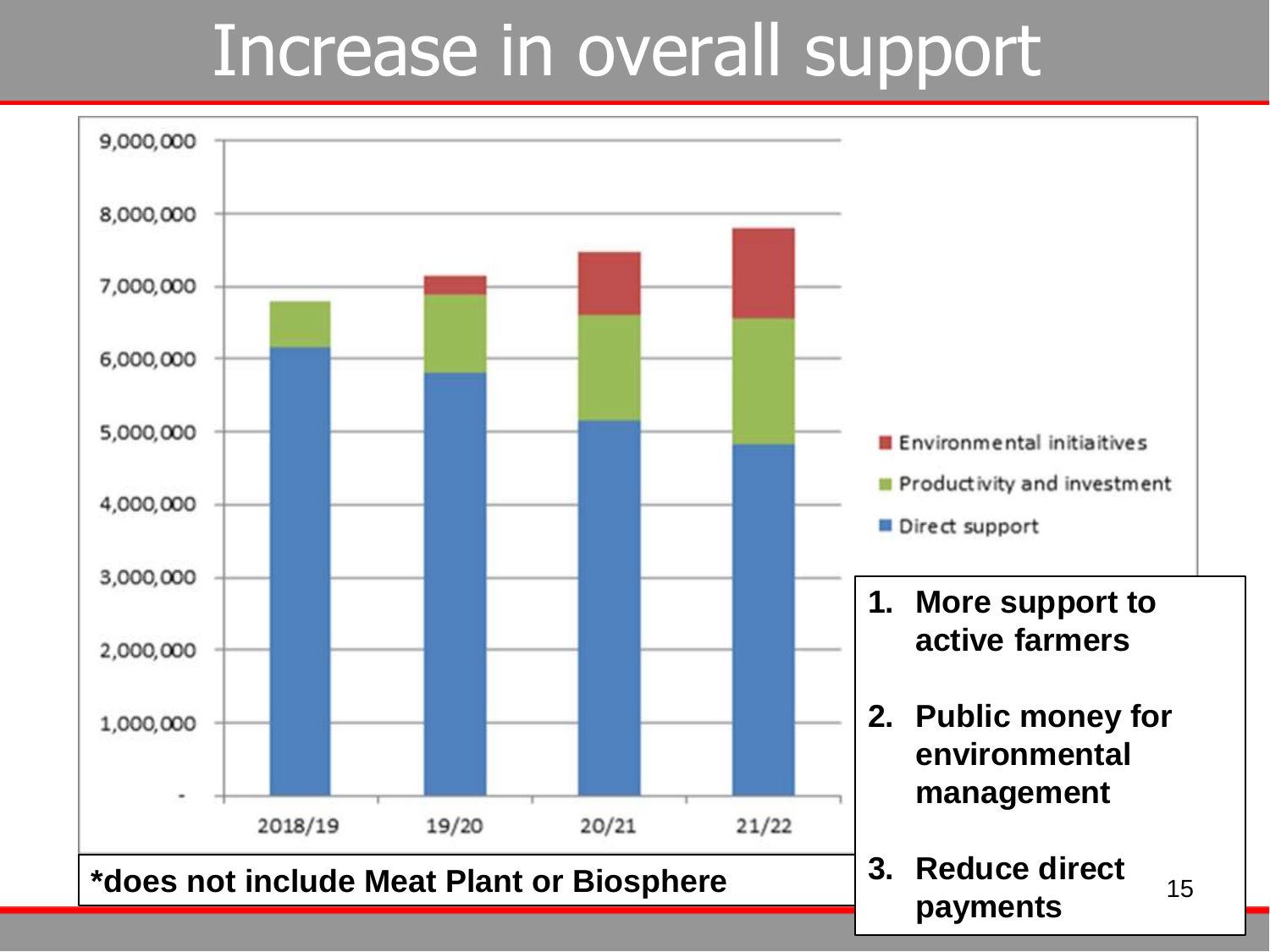### Strategy - summary

- ■The Strategy is **not** following UK policy
- **□ The Strategy looks at bespoke solutions to the** Manx situation
- $\Box$  The Strategy will be delivered via a revised ADS and AFGS with a new Agri-environment scheme
- $\Box$  There is an enhanced budget to deliver the strategy
- **Q** Long-term funding is dependent on food production, environmental enhancement and demonstrating public value

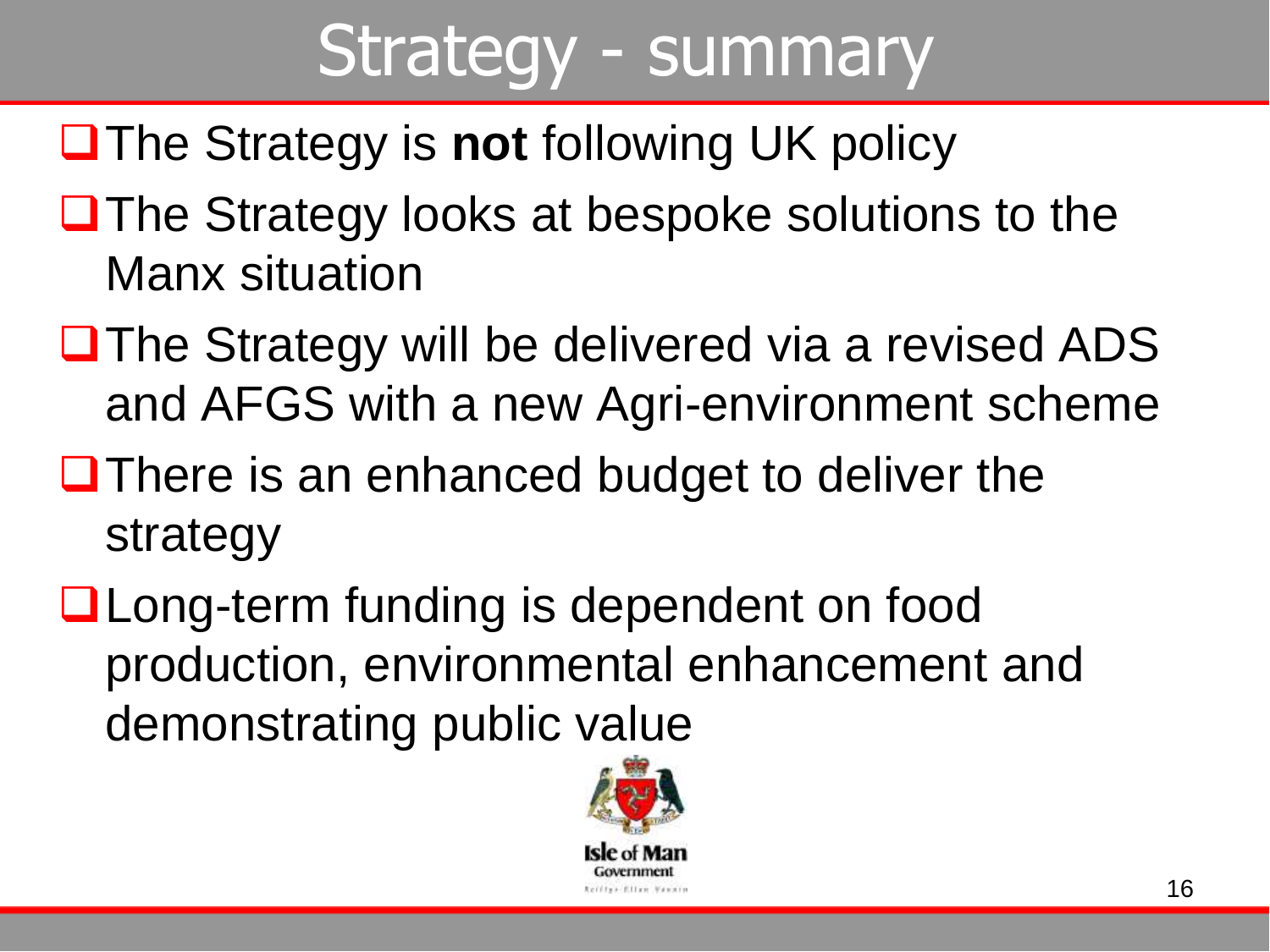## Year 1 delivery

#### **□Increased AFGS (FHIS) budget**

- Focus on river water quality solutions
- Field boundaries
- Bird habitat creation
- Advisory programme set up
- **□ Final strategy to Tynwald (summer)**

■ Agri-environment modules by end of summer (new scheme)

Reiffer-Ellen Vavarı

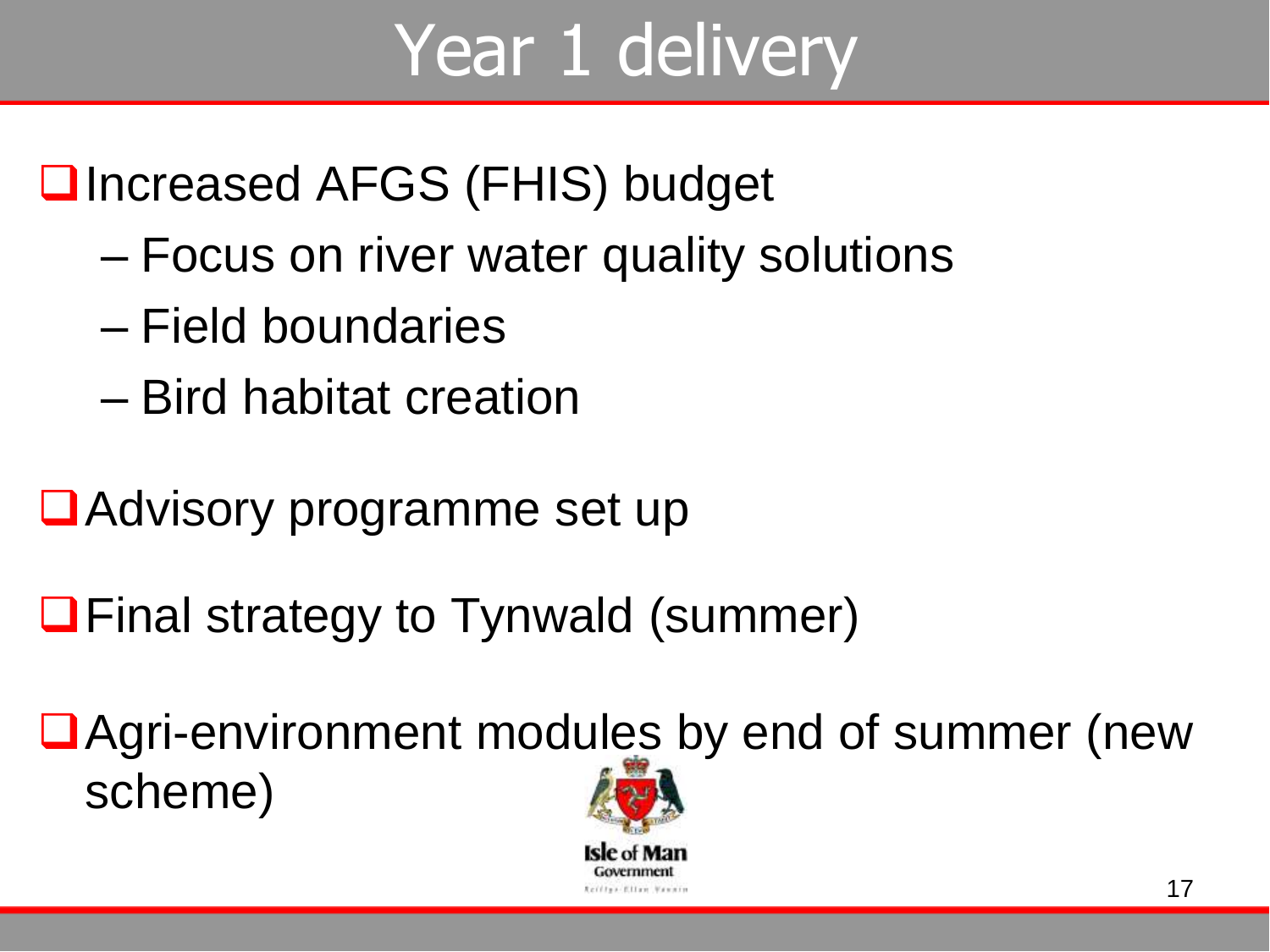#### Next steps

#### **Q** Consultation opens today for 6 weeks – Closes 9th April

**<https://consult.gov.im/>**

- **■We want your views on** these concepts
	- how to make them better
	- keep it simple



#### Overview

Following industry-wide consultation the current Agricultural strategy 'Delivering a Reliable, Sustainable, Self-reliant Manx Agriculture' which introduced the single-farm payment model was introduced in 2008. Delivery has continued through the Countryside Care Scheme (CCS) and latterly the Agricultural Development Scheme [ADS]. It is proposed that the strategy for the next ten years (2019-2029) will still be delivered through the ADS. However a diversion of a proportion of the coisting budget away from flat-rate payments, together with a proposed increase in budget will provide targeting funding for a variety of environmental and commercial initiatives that will provide a sustainable future for farm businesses and the rural environment.

#### Why We Are Consulting

The Minister, the Hon. Geoffrey Boot MHK made a commitment following his Department of Environment, Food and Agriculture (DEFA) Ministerial appointment, to change the way agricultural support is delivered. Particularly in relation to supporting active farmers and production, to ensure that economic activity is maximised and the processors, particularly the Meat Plant, are viable. On this topic, his 2016 election manifesto stated:

"Work with farmers to bring back some certainty to the system that will enable young people to continue farming, preserve our landscape and provide viability for our meet processing facilities (exploit post Brexit opportunities)".

Following almost a year of the Department working on headage and partialheadage models, these were tested with the industry at a Manx National. and the low that the total the company's come statement and statement

#### Closes 26 Mar 2019

Opened 26 Feb 2019

#### Contact

John Harrison (Agricultural Policy Manager) Apriculture Directorate +441634695734 John Namburg Lander

26th February 2019 - Bemahague 18



Government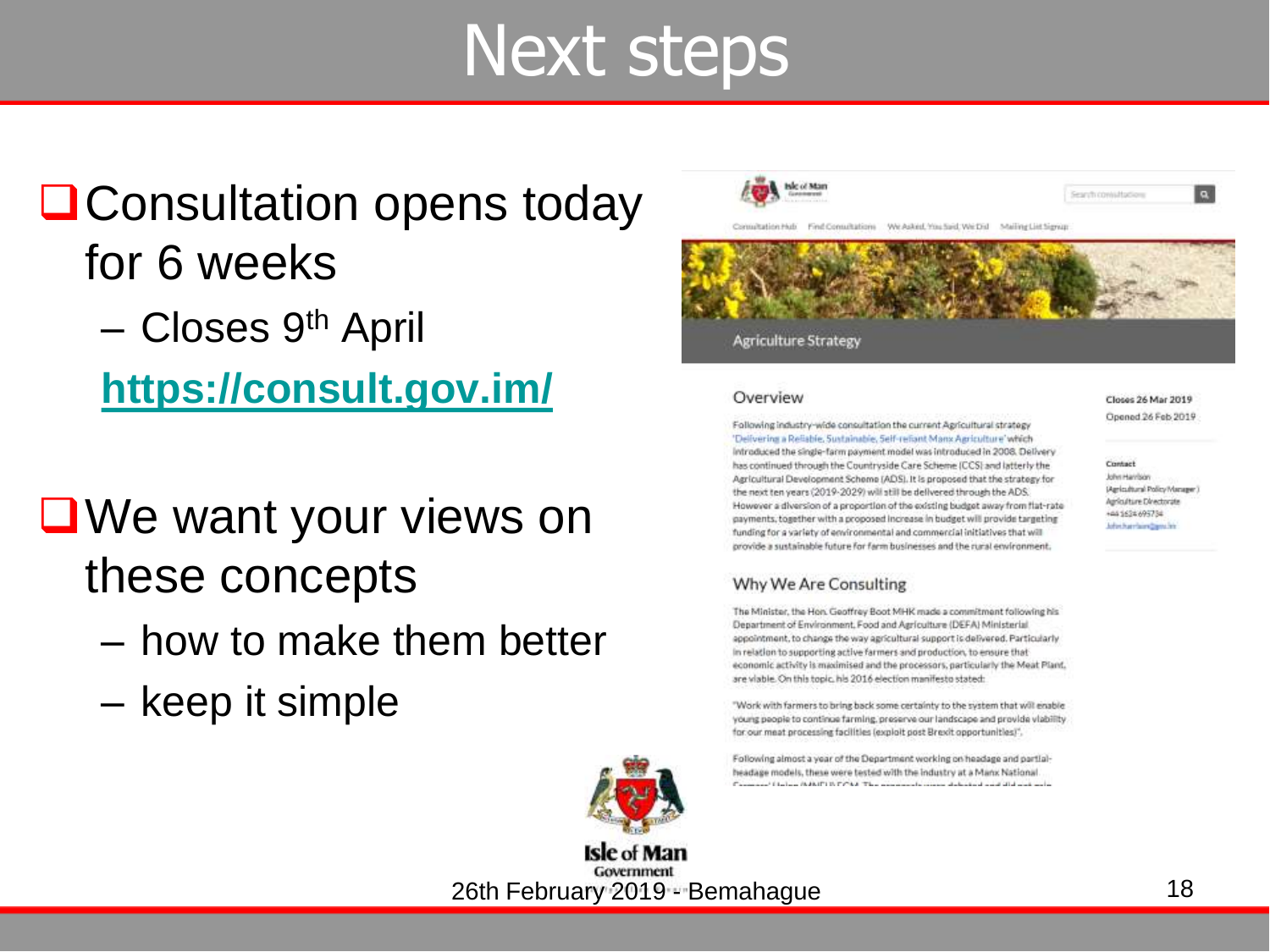#### Questions?

# Meeting closes 8.30pm